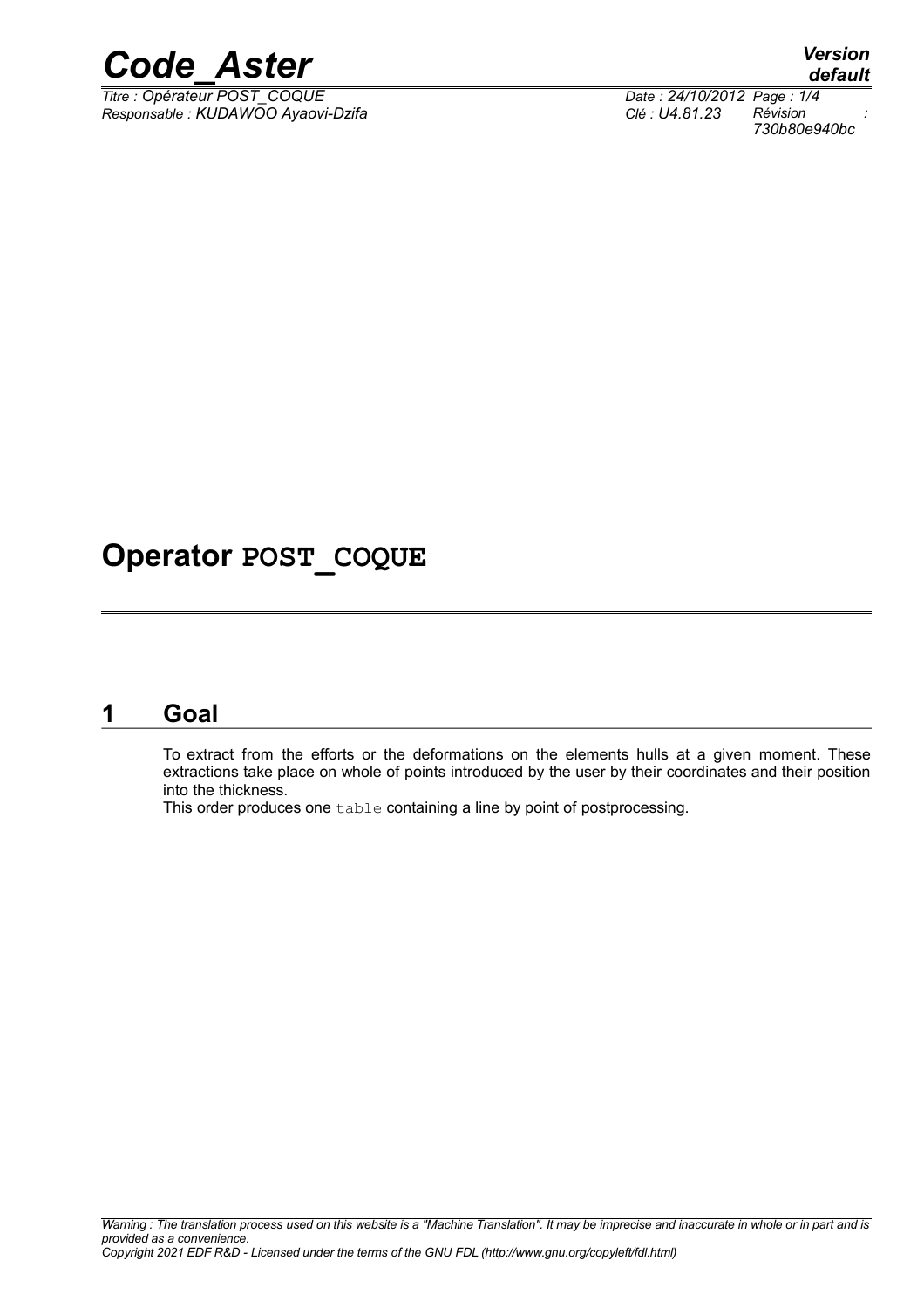# *Code\_Aster Version*

*Titre : Opérateur POST\_COQUE Date : 24/10/2012 Page : 2/4 Responsable : KUDAWOO Ayaovi-Dzifa Clé : U4.81.23 Révision :*

|                  |        | $[table] = POST COQUE$                   |    |     |  |                                        |  |                                |       |  |  |  |
|------------------|--------|------------------------------------------|----|-----|--|----------------------------------------|--|--------------------------------|-------|--|--|--|
| # keyword simple |        |                                          |    |     |  |                                        |  |                                |       |  |  |  |
|                  | RESULT |                                          |    | $=$ |  | resu,                                  |  | / [evol elas]<br>/ [evol noli] |       |  |  |  |
| ♦                |        | / NUME ORDRE<br>/ INST                   |    |     |  | $=$ / nuor,<br>$=$ / inst,             |  | $[\bot]$<br>[R]                |       |  |  |  |
|                  | CHAM   |                                          |    |     |  | $=$ / $'EFFORT'$ ,<br>/ 'DEFORMATION', |  |                                |       |  |  |  |
|                  |        | # keyword factor                         |    |     |  |                                        |  |                                |       |  |  |  |
| ٠                |        | COOR POINT<br>$F$ ( $\blacklozenge$ COOR |    | $=$ |  | $=$ $(X,$ there, $Z,$ H,),             |  |                                | [1 R] |  |  |  |
|                  |        |                                          | ), |     |  |                                        |  |                                |       |  |  |  |

## **2 Syntax**

*default*

*730b80e940bc*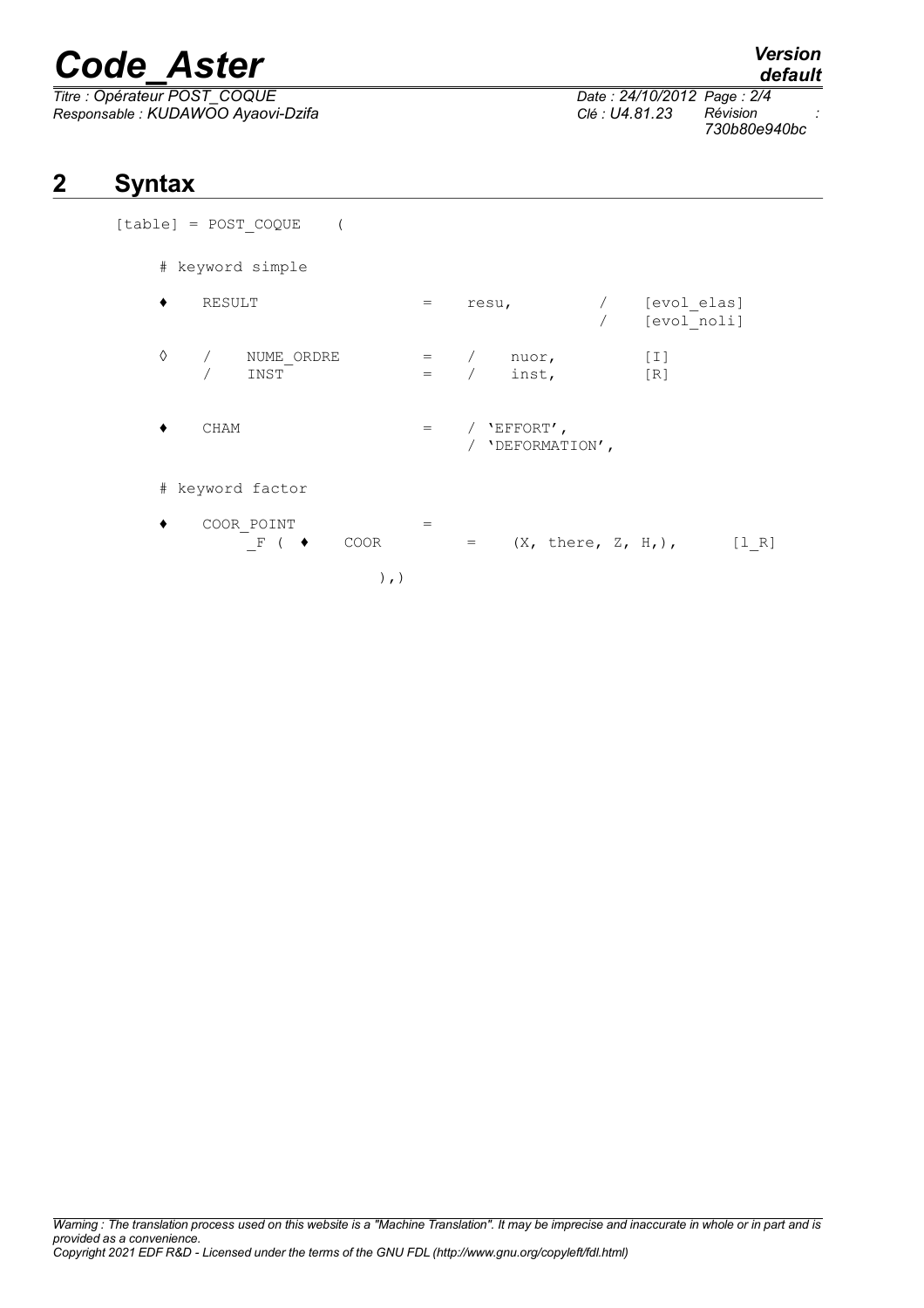# *Code\_Aster Version*

*Titre : Opérateur POST\_COQUE Date : 24/10/2012 Page : 3/4 Responsable : KUDAWOO Ayaovi-Dzifa Clé : U4.81.23 Révision :*

*730b80e940bc*

### **3 Operands**

#### **3.1 Operand RESULT**

 $\triangleleft$  RESULT = resu,

Name of a concept result of the type evol elas or evol noli.

#### **3.2 Operands NUME\_ORDRE / INST**

- ◊ / INST: moment of calculation of postprocessing
	- / NUME\_ORDRE: sequence number of the fields post-treaties

If nor INST nor NUME ORDRE are not informed, by default one will treat the field corresponding to the first calculated moment.

#### **3.3 Operand CHAM**

```
CHAM = /'EFFORT'/'DEFORMATION'
```
'EFFORT' : field EFGE\_ELNOcontaining 8 components:

- 3 efforts of membrane  $N_{xx}$ ,  $N_{yy}$ ,  $N_{xy}$
- 3 bending stresses  $M_{xx}$ ,  $M_{yy}$ ,  $M_{xy}$
- the 2 efforts cutting-edges  $T_x$ ,  $T_y$

'DEFORMATION' : field containing the 6 components of the tensor of the deformations.

The deformations in the thickness are calculated starting from the deformations generalized of

- average surface <code>DEGE\_ELNO (</code>e $_{xx}$ , e $_{yy}$ , e $_{xy}$ ,  $\kappa_{xx}$ ,  $\kappa_{yy}$ ,  $\kappa_{xy}$ ,  $\gamma_{x}$ ,  $\gamma_{y})$  where:
- $(e_{xx}, e_{yy}, e_{xy})$  the deformations of membrane indicate,
- $(\kappa_{xx}, \kappa_{yy}, \kappa_{xy})$  the deformations of inflection indicate,
- $(y_x, y_y)$  the deformations associated with transverse shearings indicate.

The deformations in the thickness (tensor 3D) are obtained by the formulas:

- $\epsilon_{xx} = e_{xx} + h \kappa_{xx}$
- $\epsilon_{yy} = e_{yy} + h \kappa_{yy}$
- $\epsilon_{xy} = e_{xy} + h \kappa_{xy}$
- $2\epsilon_{xz} = \gamma_x$
- $2\epsilon_{yz} = \gamma_{yz}$

### **3.4 Keyword factor COOR\_POINT**

COOR POINT  $=$   $F$  (

#### **3.4.1 Operand COOR**

- $\bullet$  COOR=  $(X, \text{ there}, Z, H)$
- $x, y, z$ : coordinates of the point, positioned on neutral fibre
- *h* : position of the point in the thickness of the hull